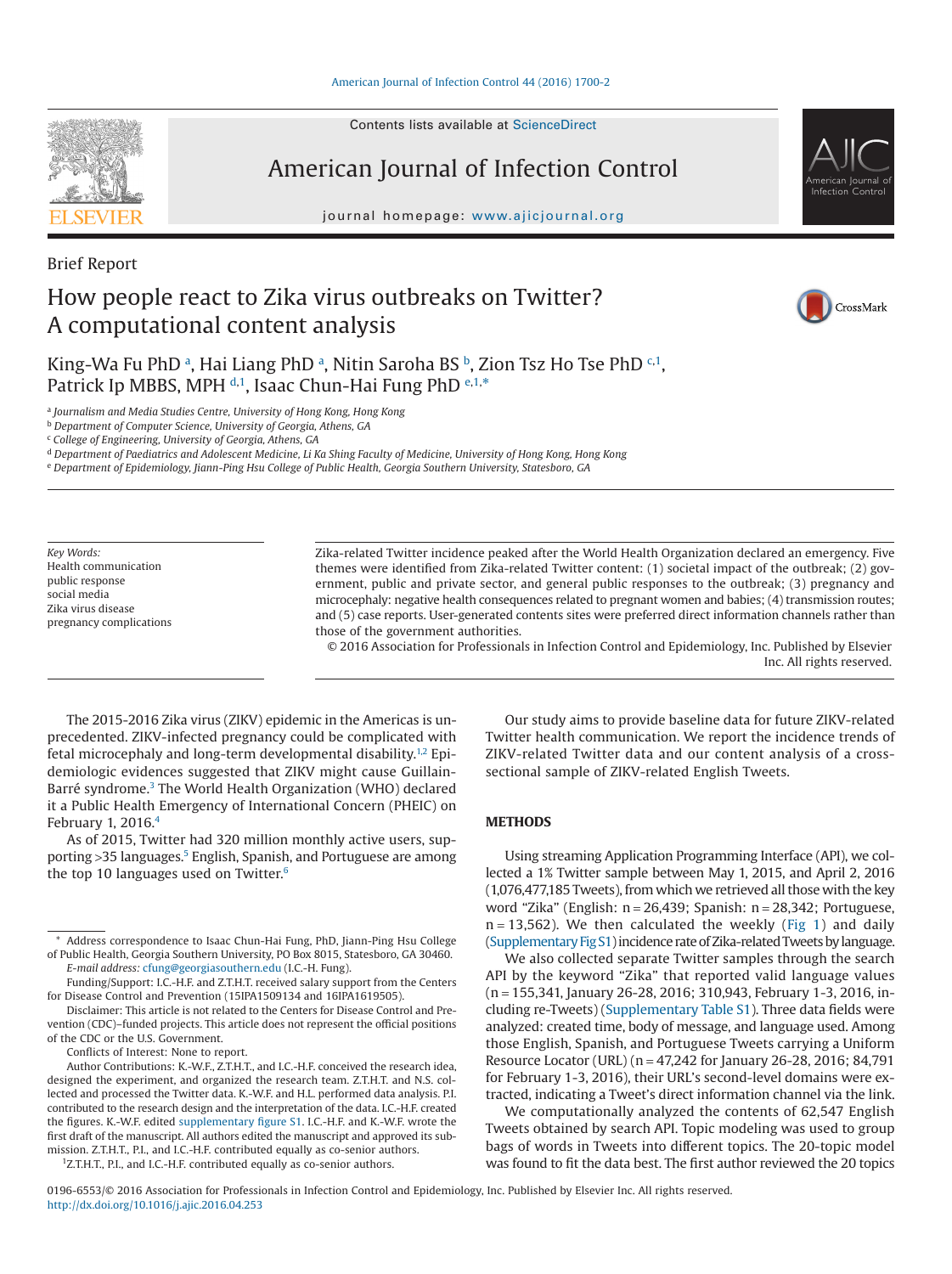<span id="page-1-0"></span>

**Fig 1.** Weekly incidence rate of Zika-related Tweets (per million) by language (English, Spanish, and Portuguese) (left *y*-axis) and the number of new confirmed and suspected cases reported to the WHO/PAHO by countries and territories (right *y*-axis) by epidemiologic week, October 2015-March 2016. Our Twitter data were based on the 1% streaming Application Programming Interface data from May 1, 2015-April 2, 2016. Data were missing on the following dates because of server breakdown: May 20-28, 2015; June 15-18, 2015; July 2-5, 2015; July 31-August 1, 2015; August 29-September 3, 2015; November 8, 2015; November 24, 2015; December 1-7, 2015; December 9-19, 2015; December 22-23, 2015; December 30, 2015-January 4, 2016; and January 22, 2016. Weekly ZIKV-related Twitter incidence rates for weeks 48 and 49 (2015) were based on data from 2 days (November 29-30) and 1 day (December 8, 2015) respectively. Because of the missing data, cautious interpretation is warranted. Epidemiologic data were manually extracted from PAHO/WHO [\(http://ais.paho.org/phip/viz/ed\\_zika\\_epicurve.asp\)](http://ais.paho.org/phip/viz/ed_zika_epicurve.asp). *PAHO*, Pan American Health Organization; *WHO*, World Health Organization; *ZIKV*, Zika virus.

#### **Table 1**

Distribution of ZIKV-related Twitter content under 5 themes  $(n = 62,547)^*$ 

| <b>Topics</b>              | %     | Representative tweets                                                                                                                       |
|----------------------------|-------|---------------------------------------------------------------------------------------------------------------------------------------------|
| ZIKV's impact              | 39.5  | "3-4 million cases of Zika infection possible in the Americas over next year"                                                               |
|                            |       | "Olympic organizers reveal plans to combat Zika threat"                                                                                     |
|                            |       | "Zika Virus Could Become Explosive Global Pandemic"                                                                                         |
| Reaction to ZIKV           | 23.7  | "UN to decide if Zika virus is a global health emergency"                                                                                   |
|                            |       | "United to refund travel to regions hit with Zika virus"                                                                                    |
|                            |       | "Brazil to use army against Zika virus"                                                                                                     |
| Pregnancy and microcephaly | 18.1  | "Zika virus may be linked to a range of birth defects, not just microcephaly"                                                               |
|                            |       | "U.S. boosts study of Zika, birth defect link, as virus seen spreading"                                                                     |
|                            |       | "El Salvador advises women to avoid pregnancy for 2 years due to Zika virus outbreak"                                                       |
| Transmission routes        | 10.7  | "What is #Zika? Zika is a virus spread to humans by Aedes mosquitoes, the same mosquitoes that spread dengue, chikungunya,<br>vellow fever" |
|                            |       | "Two Cases Suggest Zika Virus Could Be Spread Through Sex"                                                                                  |
|                            |       | "Genetically modified mosquitoes used to fight dengue, zika in Brazil"                                                                      |
| Case reports               | 8.1   | "Virginia resident who traveled abroad tests positive for Zika virus"                                                                       |
|                            |       | "Zika Virus Found In Danish Tourist Returning From South America Hospital"                                                                  |
|                            |       | "Puerto Rico Zika report to show 18 cases: health secretary"                                                                                |
| Total                      | 100.0 |                                                                                                                                             |

<span id="page-1-1"></span>*UN*, United Nations; *ZIKV*, Zika virus.

\*This was an analysis of a Twitter sample with the key word "Zika" after removing embedded Uniform Resource Locator links and @ mentions (January 26-28, 2016).

and grouped them into 5 themes. The corresponding author confirmed the grouping. Representative Tweets in each topic were identified (see Supplementary Materials for details [\[http://](http://healthdata.engr.uga.edu/static/publications/Zika_Twitter_2016-04-18_v8_Supp_1.pdf) [healthdata.engr.uga.edu/static/publications/Zika\\_Twitter\\_2016](http://healthdata.engr.uga.edu/static/publications/Zika_Twitter_2016-04-18_v8_Supp_1.pdf) [-04-18\\_v8\\_Supp\\_1.pdf\]](http://healthdata.engr.uga.edu/static/publications/Zika_Twitter_2016-04-18_v8_Supp_1.pdf)).

## **RESULTS**

Figure 1 shows the weekly incidence rate of ZIKV-related Tweets and the number of new confirmed and suspected ZIKV cases as re-

ported to the WHO. In 2015, ZIKV-related Tweets were predominantly in Spanish and Portuguese. Starting in 2016, there was a substantial increase in ZIKV-related Tweets in English and Spanish; the weekly incidence rates reached a peak of 310 (English) and 278 (Spanish) Tweets per million in week 5. The Portuguese ZIKV-related Tweets reached a peak in week 6 (79 Tweets per million).

Supplementary Table S2 presents the distribution of Tweets' URL second-level domains. The top 8 domains were all user-generated content sites, including social media platforms, such as Facebook, Instagram, Twitter, YouTube, LinkedIn, Tumblr, the blogging site